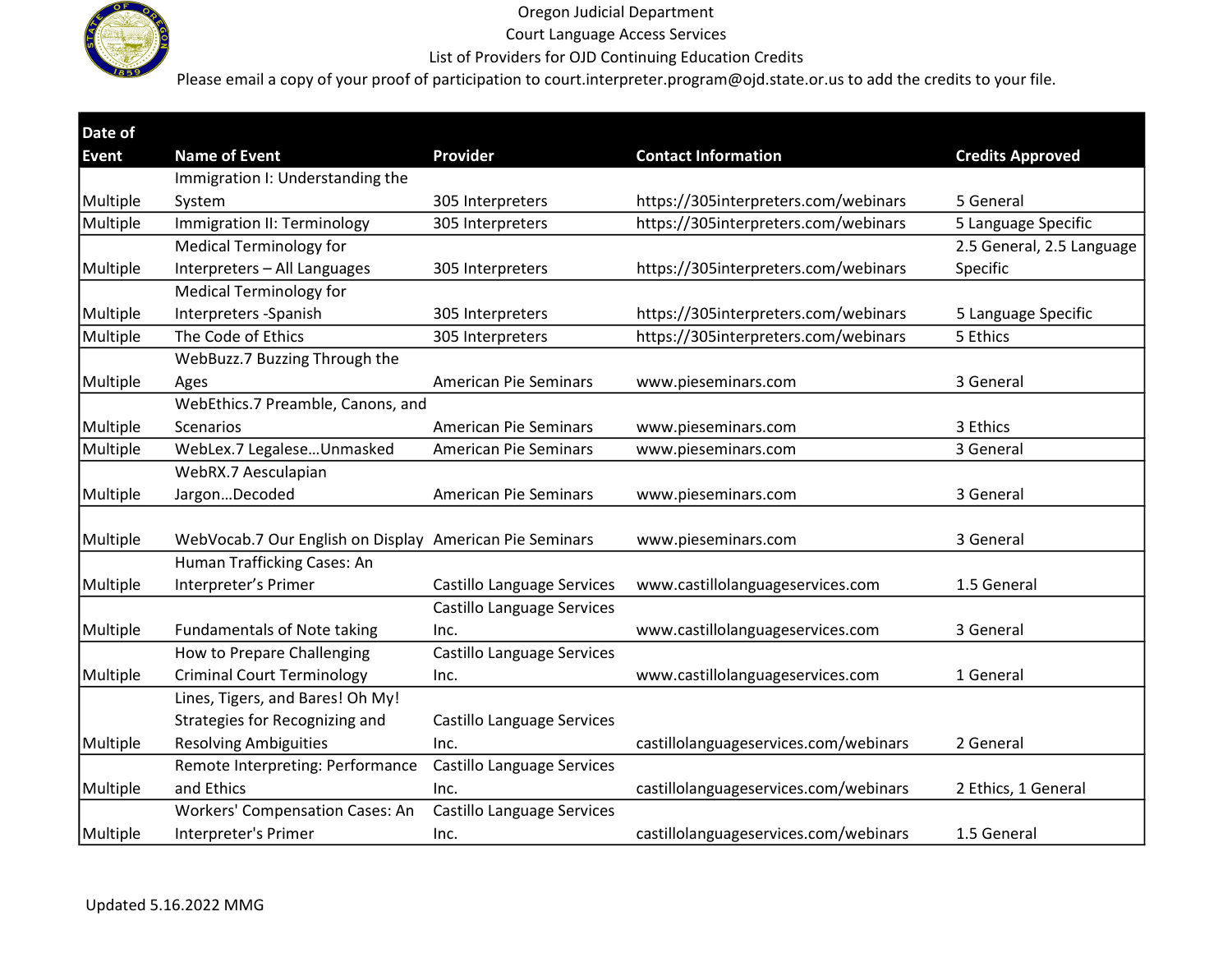

Court Language Access Services

List of Providers for OJD Continuing Education Credits

| Date of      |                                           |                             |                                       |                         |
|--------------|-------------------------------------------|-----------------------------|---------------------------------------|-------------------------|
| <b>Event</b> | <b>Name of Event</b>                      | Provider                    | <b>Contact Information</b>            | <b>Credits Approved</b> |
|              | 3 Court Interpreting Myths:               |                             |                                       |                         |
|              | Impartiality, Confidentiality, and        | Castillo Language Services, |                                       |                         |
| Multiple     | <b>Burden of Proof</b>                    | Inc.                        | castillolanguageservices.com/webinars | 2 General               |
|              | Advanced Sight Translation for            | Castillo Language Services, |                                       |                         |
| Multiple     | Court: Level 1                            | Inc.                        | castillolanguageservices.com/webinars | 3 General               |
|              | Advanced Sight Translation for            | Castillo Language Services, |                                       |                         |
| Multiple     | Court: Level 1                            | Inc.                        | castillolanguageservices.com/webinars | 3 General               |
|              | <b>Advanced Simultaneous for Court:</b>   | Castillo Language Services, |                                       |                         |
| Multiple     | Level 1                                   | Inc.                        | castillolanguageservices.com/webinars | 3 General               |
|              | <b>Advanced Simultaneous for Court:</b>   | Castillo Language Services, |                                       |                         |
| Multiple     | Level 1                                   | Inc.                        | castillolanguageservices.com/webinars | 3 General               |
|              | Deep South Terminology -                  | Castillo Language Services, |                                       |                         |
| Multiple     | Spanish/Advanced                          | Inc.                        | castillolanguageservices.com/webinars | 2 Language Specific     |
|              | Deep South Terminology -                  | Castillo Language Services, |                                       |                         |
| Multiple     | Spanish/Advanced                          | Inc.                        | castillolanguageservices.com/webinars | 2 Language Specific     |
|              |                                           |                             |                                       |                         |
|              | Defending Your Interpretation and         | Castillo Language Services, |                                       |                         |
| Multiple     | Your Professional Reputation              | Inc.                        | castillolanguageservices.com/webinars | 1 General               |
|              |                                           |                             |                                       |                         |
|              | <b>Forensic Transcription/Translation</b> | Castillo Language Services, |                                       |                         |
| Multiple     | Workshop 1                                | Inc.                        | castillolanguageservices.com/webinars | 1.5 General             |
|              |                                           | Castillo Language Services, |                                       |                         |
| Multiple     | <b>Fundamentals of Sight Translation</b>  | Inc.                        | castillolanguageservices.com/webinars | 2 General               |
|              | <b>Fundamentals of Simultaneous</b>       | Castillo Language Services, |                                       |                         |
| Multiple     | Interpretation                            | Inc.                        | castillolanguageservices.com/webinars | 2 General               |
|              | <b>Fundamentals of Simultaneous</b>       | Castillo Language Services, |                                       |                         |
| Multiple     | Interpretation                            | Inc.                        | castillolanguageservices.com/webinars | 2 General               |
|              |                                           | Castillo Language Services, |                                       |                         |
| Multiple     | Interpreting as a Performance Art         | Inc.                        | castillolanguageservices.com/webinars | 1 General               |
|              | Interpreting as a Performance Art:        | Castillo Language Services, |                                       |                         |
| Multiple     | Act II                                    | Inc.                        | castillolanguageservices.com/webinars | 3 General               |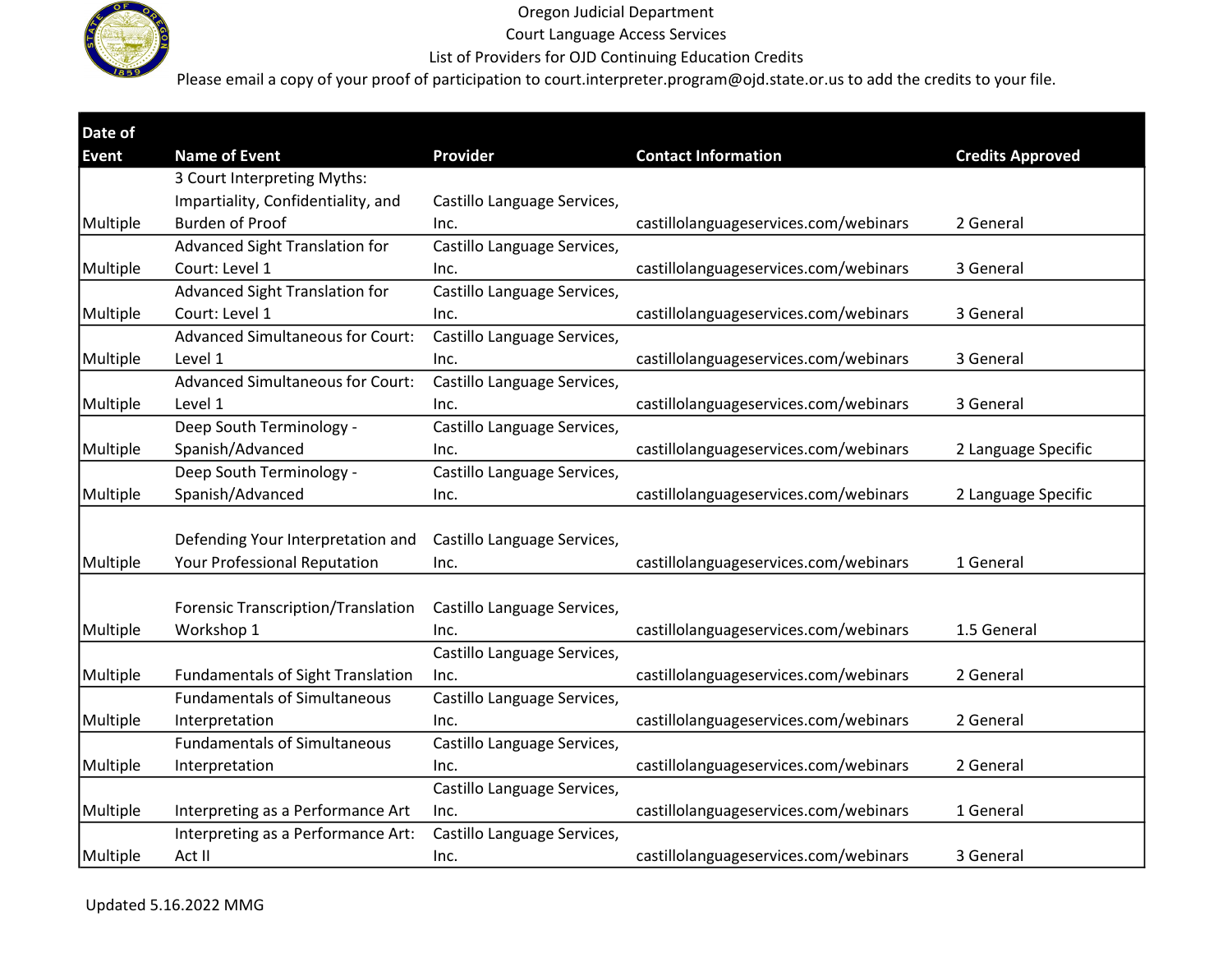

Court Language Access Services

### List of Providers for OJD Continuing Education Credits

| Date of      |                                        | Provider                    |                                       |                         |
|--------------|----------------------------------------|-----------------------------|---------------------------------------|-------------------------|
| <b>Event</b> | <b>Name of Event</b>                   |                             | <b>Contact Information</b>            | <b>Credits Approved</b> |
|              | Language & Culture: Interpreting       | Castillo Language Services, |                                       |                         |
| Multiple     | American English Profanity             | Inc.                        | castillolanguageservices.com/webinars | 2 General               |
|              | Language and Culture:                  |                             |                                       |                         |
|              | <b>Understanding American Sports</b>   | Castillo Language Services, |                                       |                         |
| Multiple     | Idioms                                 | Inc.                        | castillolanguageservices.com/webinars | 1 General               |
|              | Language and Culture:                  |                             |                                       |                         |
|              | <b>Understanding American Sports</b>   | Castillo Language Services, |                                       |                         |
| Multiple     | Idioms                                 | Inc.                        | castillolanguageservices.com/webinars | 1 General               |
|              | Lights, CameraInterpret! Tips          |                             |                                       |                         |
|              | from an Actor to Improve Remote        | Castillo Language Services, |                                       |                         |
| Multiple     | Interpretation                         | Inc.                        | castillolanguageservices.com/webinars | 1 General               |
|              |                                        | Castillo Language Services, |                                       |                         |
| Multiple     | Slang and Taboo Language               | Inc.                        | castillolanguageservices.com/webinars | 2 Language Specific     |
|              | The Foundations of Legal               | Castillo Language Services, |                                       |                         |
| Multiple     | <b>Translation (Abridged)</b>          | Inc.                        | castillolanguageservices.com/webinars | 1.5 Language Specific   |
|              | Where do you Draw the Line? The        |                             |                                       |                         |
|              | Role and Responsibilities of a Court   | Castillo Language Services, |                                       |                         |
| Multiple     | Interpreter                            | Inc.                        | castillolanguageservices.com/webinars | 3 Ethics                |
|              |                                        | DE LA MORA Institute of     |                                       |                         |
| Multiple     | <b>FCICE Oral Exam Prep</b>            | Interpretation              | https://delamorainstitute.com/oregon/ | 18 General              |
|              | Vocablos Fintech, IoT e Inteligencia   |                             |                                       |                         |
| Multiple     | Artificial                             | Elda Ellis                  | www.translatingworlds.com             | 5 Language Specific     |
|              |                                        | Eye Legal Languages         |                                       |                         |
| Multiple     | <b>Bitcoin Basic Terminology</b>       | Solutions                   | www.translatingworlds.com             | 3 General               |
|              |                                        | Eye Legal Languages         |                                       |                         |
| Multiple     | <b>Bitcoin Wallet Lexicon</b>          | Solutions                   | www.translatingworlds.com             | 3 General               |
|              |                                        | Eye Legal Languages         |                                       |                         |
| Multiple     | <b>Blockchain Crime and Lawsuits</b>   | Solutions                   | www.translatingworlds.com             | 3 General               |
|              |                                        | Eye Legal Languages         |                                       |                         |
| Multiple     | <b>Blockchain Use-Case Terminology</b> | Solutions                   | www.translatingworlds.com             | 3 General               |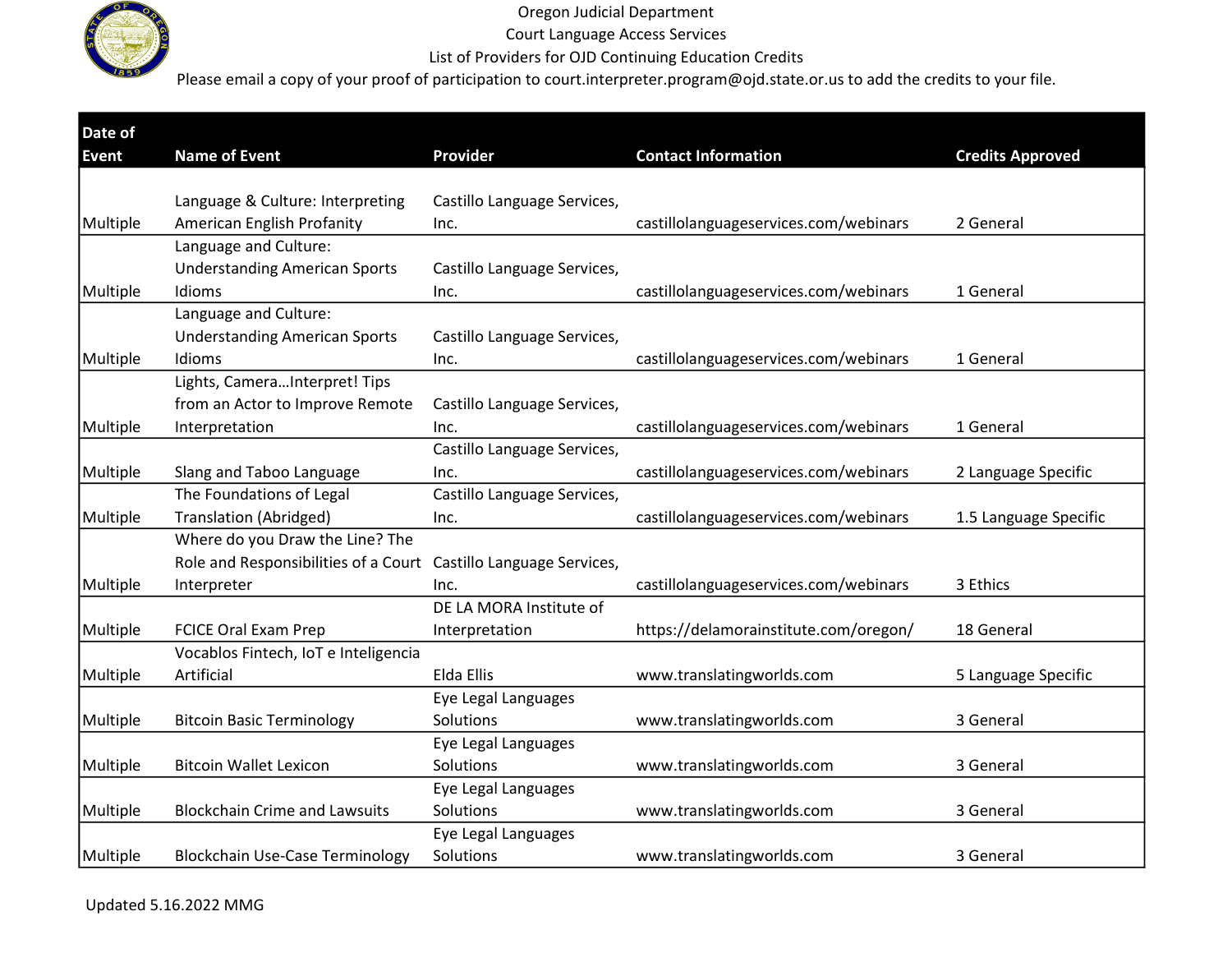

Court Language Access Services

List of Providers for OJD Continuing Education Credits

| Date of      |                                                          |                                             |                              |                         |
|--------------|----------------------------------------------------------|---------------------------------------------|------------------------------|-------------------------|
| <b>Event</b> | <b>Name of Event</b>                                     | <b>Provider</b>                             | <b>Contact Information</b>   | <b>Credits Approved</b> |
|              | <b>Token Economics and Law</b>                           | Eye Legal Languages                         |                              |                         |
| Multiple     | Terminology                                              | Solutions                                   | www.translatingworlds.com    | 3 General               |
|              |                                                          |                                             |                              |                         |
|              | Virtual Simultaneous I: Protocol and Eye Legal Languages |                                             |                              |                         |
| Multiple     | <b>Challenges Training</b>                               | Solutions                                   | www.translatingworlds.com    | 3 General               |
|              |                                                          | Eye Legal Languages                         |                              |                         |
| Multiple     | Virtual Simultaneous II: Mock Depo                       | Solutions                                   | www.translatingworlds.com    | 3 General               |
|              |                                                          | Eye Legal Languages                         |                              |                         |
| Multiple     | <b>VRI and RSI Practicum</b>                             | Solutions                                   | www.translatingworlds.com    | 3 General               |
| Multiple     | <b>Recreational Linguistics</b>                          | <b>Gregory Miller</b>                       | Gregory.miller.123@gmail.com | 3 General               |
| Multiple     | Gang Street Culture Update                               | <b>Interpreter Training</b>                 | www.itgclass.com             | 3 General               |
|              |                                                          |                                             |                              |                         |
|              | Interpreter Survival Guide 101 -                         |                                             |                              |                         |
|              | Surviving Vicarious Trauma & The                         |                                             |                              |                         |
| Multiple     | Mean Streets of the Courtroom                            | <b>Interpreter Training</b>                 | www.itgclass.com             | 3 General               |
| Multiple     | Marijuana Connection                                     | <b>Interpreter Training</b>                 | www.itgclass.com             | 3 General               |
|              | <b>Sticks and Stones Can Break Your</b>                  |                                             |                              |                         |
| Multiple     | <b>Bones</b>                                             | <b>Interpreter Training</b>                 | www.itgclass.com             | 3 General               |
| Multiple     | <b>Street Drugs Update</b>                               | <b>Interpreter Training</b>                 | www.itgclass.com             | 3 General               |
|              | The Psychedelic World of Designer                        |                                             |                              |                         |
| Multiple     | and Party Drugs                                          | <b>Interpreter Training</b>                 | www.itgclass.com             | 3 General               |
|              |                                                          |                                             |                              |                         |
|              | BuzzedTerminology,                                       |                                             |                              |                         |
|              | Investigations, and Physiological                        |                                             |                              |                         |
| Multiple     | <b>Effects of Impaired Driving</b>                       | <b>Interpreter Training Group</b>           | www.itgclass.com             | 3 General               |
|              |                                                          |                                             |                              |                         |
|              | Click, Bang, Boom! - Terminology,                        |                                             |                              |                         |
|              | <b>Description &amp; Operational Aspects</b>             |                                             |                              |                         |
|              | of Firearms, Ammunition and Non-                         |                                             |                              |                         |
| Multiple     | <b>Ballistic Weapons</b>                                 | Interpreter Training Group www.itgclass.com |                              | 6 General               |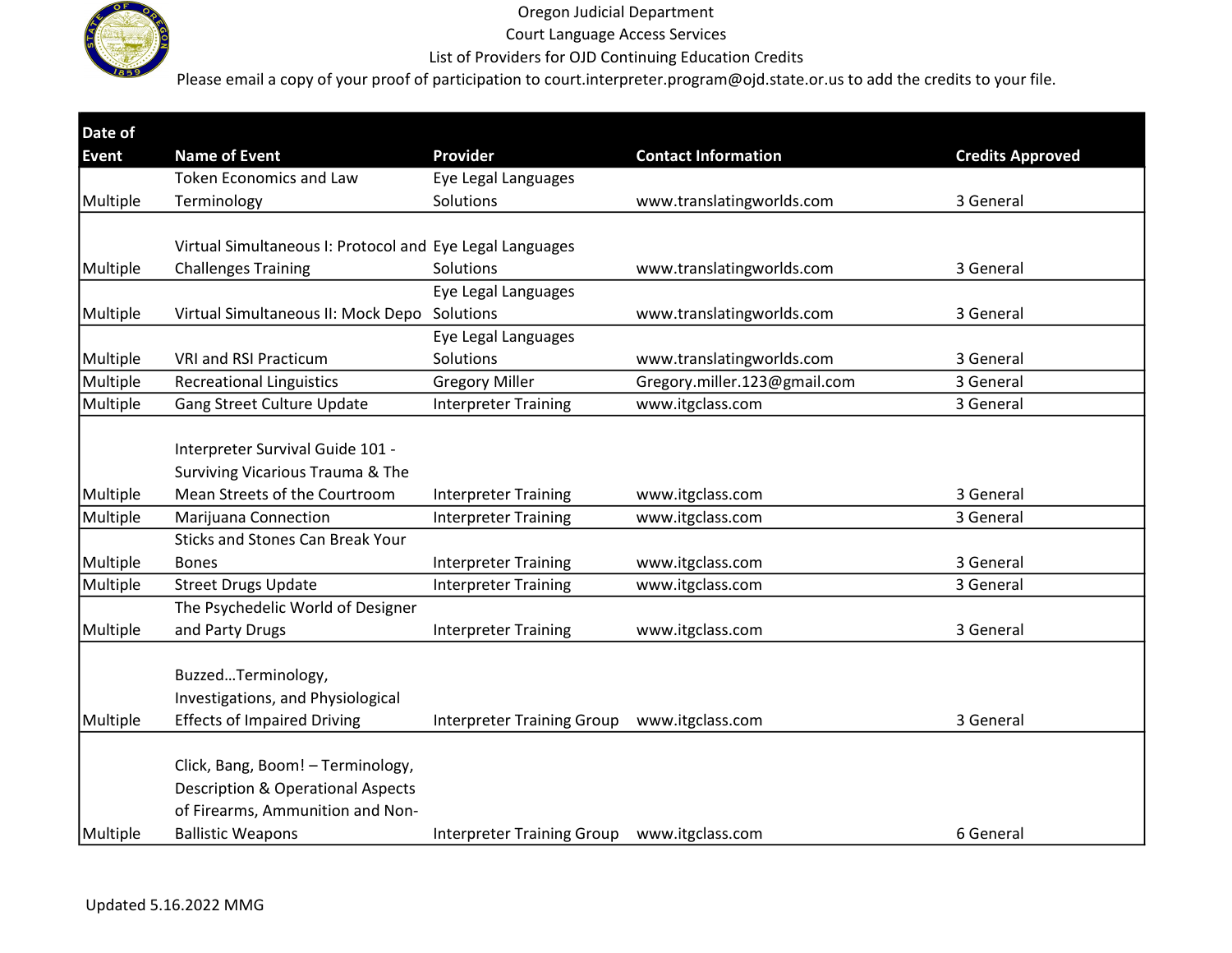

Court Language Access Services

List of Providers for OJD Continuing Education Credits

| Date of      |                                         |                                   |                                   |                         |
|--------------|-----------------------------------------|-----------------------------------|-----------------------------------|-------------------------|
| <b>Event</b> | <b>Name of Event</b>                    | <b>Provider</b>                   | <b>Contact Information</b>        | <b>Credits Approved</b> |
|              | Kids and the Courts - A Special         |                                   |                                   |                         |
| Multiple     | Consideration                           | <b>Interpreter Training Group</b> | www.itgclass.com                  | 3 General               |
| Multiple     | <b>Ethical Confluence I</b>             | Jacobo Gallegos                   | jgtraining.org                    | 2 Ethics                |
| Multiple     | <b>Ethical Confluence II</b>            | Jacobo Gallegos                   | jgtraining.org                    | 2 Ethics                |
|              | Forensic Terminology I: Crime           |                                   |                                   |                         |
| Multiple     | Scene Invesitgation                     | Jacobo Gallegos                   | jgtraining.org                    | 3 General               |
|              |                                         |                                   |                                   |                         |
| Multiple     | Forensic Terminology II: Firearms       | Jacobo Gallegos                   | jgtraining.org                    | 3 General               |
|              |                                         |                                   |                                   |                         |
|              | Forensic Terminology III: Firearm       |                                   |                                   |                         |
| Multiple     | and Tool Mark Examination               | Jacobo Gallegos                   | jgtraining.org                    | 3 General               |
|              | Forensic Terminology IV:                |                                   |                                   |                         |
| Multiple     | Anthroplogy                             | Jacobo Gallegos                   | jgtraining.org                    | 3 General               |
|              | Forensic Terminology V: Pathology,      |                                   |                                   |                         |
| Multiple     | Entomology                              | Jacobo Gallegos                   | jgtraining.org                    | 3 General               |
|              | <b>Interpreting for Mexican</b>         |                                   |                                   | 3 Language              |
| Multiple     | Defendants and Witnesses I-V            | Rogelio Camacho                   | www.rogelio.net                   | Specific/Course         |
|              | <b>Translating Court Terms Into</b>     |                                   |                                   | 3 Language              |
| Multiple     | Spanish I-V                             | Rogelio Camacho                   | www.rogelio.net                   | Specific/Course         |
| Multiple     | <b>Elegant Solutions to Challenges</b>  | The Court Interpreters            | thecourtinterpreters.com          | 3 Ethics                |
| Multiple     | Remote Interpretation Part I            | The Court Interpreters            | www.thecourtinterpreters.com      | 3 General               |
| Multiple     | Remote Interpretation Part II           | The Court Interpreters            | www.thecourtinterpreters.com      | 3 General               |
| Multiple     | Stumpers                                | The Court Interpreters            | www.thecourtinterpreters.com      | 3 Ethics                |
| Multiple     | <b>Stumpers Part 2</b>                  | The Court Interpreters            | www.thecourtinterpreters.com      | 3 Ethics                |
|              | The Mind and Body of the                |                                   |                                   |                         |
| Multiple     | Interpreter                             | The Court Interpreters            | www.thecourtinterpreters.com      | 3 General               |
| Multiple     | Who Knew?                               | The Court Interpreters            | www.thecourtinterpreters.com      | 6 General               |
|              |                                         |                                   |                                   |                         |
| Multiple     | <b>Advanced Consecutive Techniques</b>  | Transinterpreting                 | https://www.transinterpreting.com | 3 General               |
|              |                                         |                                   |                                   |                         |
| Multiple     | <b>Advanced Interpreting Techniques</b> | Transinterpreting                 | https://www.transinterpreting.com | 18 Language Specific    |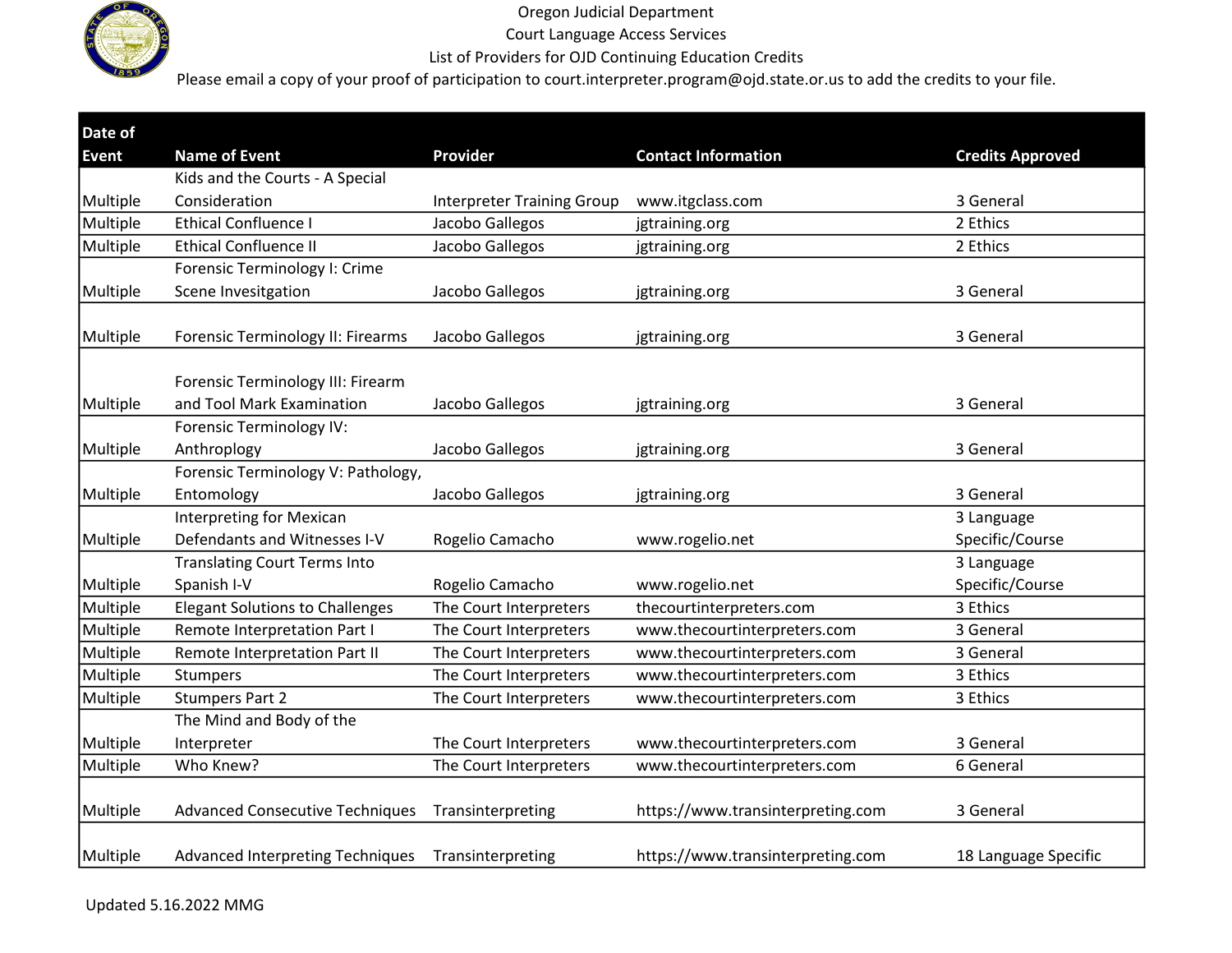

Court Language Access Services

List of Providers for OJD Continuing Education Credits

| Date of      |                                                        |                   |                                   |                         |
|--------------|--------------------------------------------------------|-------------------|-----------------------------------|-------------------------|
| <b>Event</b> | <b>Name of Event</b>                                   | <b>Provider</b>   | <b>Contact Information</b>        | <b>Credits Approved</b> |
| Multiple     | Adverse Events in Healthcare                           | Transinterpreting | https://www.transinterpreting.com | 3 Language Specific     |
| Multiple     | <b>Assault Rifles and Mass Shootings</b>               | Transinterpreting | https://www.transinterpreting.com | 3 General               |
| Multiple     | <b>Bitcoin Basic Terminology</b>                       | Transinterpreting | https://www.transinterpreting.com | 3 General               |
| Multiple     | <b>Bitcoin Wallet Lexicon</b>                          | Transinterpreting | https://www.transinterpreting.com | 3 General               |
| Multiple     | <b>Blockchain Crime &amp; Lawsuits</b>                 | Transinterpreting | https://www.transinterpreting.com | 3 General               |
| Multiple     | <b>Blockchain Use-Cases Terminology</b>                | Transinterpreting | https://www.transinterpreting.com | 3 General               |
|              | Car Accidents, Crash Injuries, and                     |                   |                                   | 2 General, 2 Language   |
| Multiple     | <b>Auto Defects</b>                                    | Transinterpreting | https://www.transinterpreting.com | Specific                |
| Multiple     | Cardiology Webinar                                     | Transinterpreting | https://www.transinterpreting.com | 4 Language Specific     |
| Multiple     | <b>Child Protective Services</b>                       | Transinterpreting | https://www.transinterpreting.com | 3 General               |
| Multiple     | Civil Court for Court Interpreters                     | Transinterpreting | https://www.transinterpreting.com | 6 General               |
| Multiple     | Computer Terminology and Literacy Transinterpreting    |                   | https://www.transinterpreting.com | 3 Language Specific     |
|              | Demystifying Orthopedics Part I:                       |                   |                                   |                         |
|              | Anatomical Position, Directional                       |                   |                                   |                         |
|              | Terms, Planes of Motion and Body                       |                   |                                   |                         |
| Multiple     | Movement                                               | Transinterpreting | https://www.transinterpreting.com | 1 Language Specific     |
|              | Demystifying Orthopedics Part II:                      |                   |                                   |                         |
| Multiple     | Fractures                                              | Transinterpreting | https://www.transinterpreting.com | 1 Language Specific     |
|              | Demystifying Orthopedics Part III:                     |                   |                                   |                         |
| Multiple     | Splints, Casts, and Orthosis                           | Transinterpreting | https://www.transinterpreting.com | 1 Language Specific     |
| Multiple     | Drug Terminology                                       | Transinterpreting | https://www.transinterpreting.com | 3 Language Specific     |
| Multiple     | DUI, DWI, OUI, OWI Terminology                         | Transinterpreting | https://www.transinterpreting.com | 3 Language Specific     |
| Multiple     | <b>Emerging Crimes</b>                                 | Transinterpreting | https://www.transinterpreting.com | 3 Language              |
| Multiple     | <b>Ethics for Court Interpreters</b>                   | Transinterpreting | https://www.transinterpreting.com | 3 Ethics                |
| Multiple     | <b>Expert Witness Series: Forensic</b><br>Entomologist | Transinterpreting | https://www.transinterpreting.com | 2 General               |
|              |                                                        |                   |                                   |                         |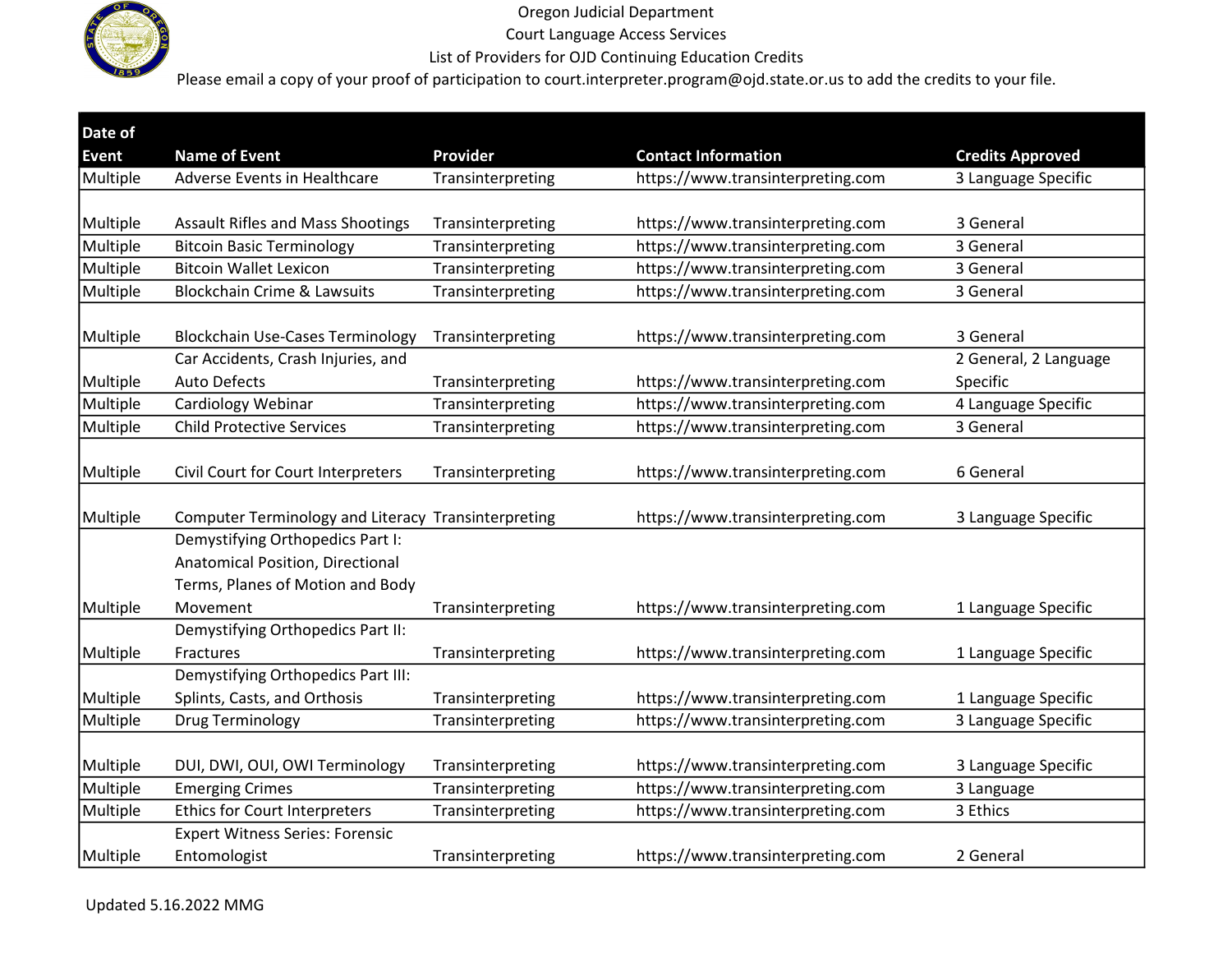

Court Language Access Services

### List of Providers for OJD Continuing Education Credits

| Date of      |                                                          |                   |                                   |                           |
|--------------|----------------------------------------------------------|-------------------|-----------------------------------|---------------------------|
| <b>Event</b> | <b>Name of Event</b>                                     | Provider          | <b>Contact Information</b>        | <b>Credits Approved</b>   |
|              | Federal Court Interpreter Written                        |                   |                                   |                           |
| Multiple     | <b>Exam Preparation</b>                                  | Transinterpreting | https://www.transinterpreting.com | 18 Language Specific      |
|              |                                                          |                   |                                   |                           |
|              | Firearms Identification,                                 |                   |                                   |                           |
| Multiple     | <b>Ammunition &amp; Forensic Ballistics</b>              | Transinterpreting | https://www.transinterpreting.com | 6 General                 |
|              | Grabbing "Sight" by the Horns - Part                     |                   |                                   |                           |
| Multiple     |                                                          | Transinterpreting | https://www.transinterpreting.com | 2 General                 |
|              | Grabbing "Sight" by the Horns - Part                     |                   |                                   |                           |
| Multiple     | $\mathbf{H}$                                             | Transinterpreting | https://www.transinterpreting.com | 2 General                 |
| Multiple     | <b>Gynecology Part I</b>                                 | Transinterpreting | https://www.transinterpreting.com | 2 Language Specific       |
|              | Gynecology Part II: Screening and                        |                   |                                   |                           |
| Multiple     | <b>Diagnostics Tests</b>                                 | Transinterpreting | https://www.transinterpreting.com | 2 Language Specific       |
|              | <b>Gynecology Part III: Pregnancy</b>                    |                   |                                   |                           |
| Multiple     | Pathologies                                              | Transinterpreting | https://www.transinterpreting.com | 2 Language Specific       |
|              |                                                          |                   |                                   |                           |
| Multiple     | <b>Healthcare Terminology Webinar</b>                    | Transinterpreting | https://www.transinterpreting.com | 4 Language Specific       |
| Multiple     | <b>HIPPA Compliance</b>                                  | Transinterpreting | https://www.transinterpreting.com | 2 General                 |
|              |                                                          |                   |                                   |                           |
| Multiple     | HR and Workplace Terminology                             | Transinterpreting | https://www.transinterpreting.com | 1.5 General, 1.5 Language |
| Multiple     | Human Trafficking Case Work                              | Transinterpreting | https://www.transinterpreting.com | 3 General                 |
|              | Improving Simultaneous. Exercise                         |                   |                                   |                           |
| Multiple     | or Practice?                                             | Transinterpreting | https://www.transinterpreting.com | 3 General                 |
|              |                                                          |                   |                                   |                           |
| Multiple     | Interpreter Ethics in Virutal Settings Transinterpreting |                   | https://www.transinterpreting.com | 2 Ethics                  |
| Multiple     | Interpreting for 911                                     | Transinterpreting | https://www.transinterpreting.com | 2 General                 |
|              | Interpreting in Education Part I:                        |                   |                                   |                           |
| Multiple     | What Constitutes a Disability?                           | Transinterpreting | https://www.transinterpreting.com | 1.5 General               |
|              | Interpreting in Education Part II:                       |                   |                                   |                           |
| Multiple     | <b>Understanding Dyslexia</b>                            | Transinterpreting | https://www.transinterpreting.com | 1 General                 |
|              | Interpreting in Education Part III:                      |                   |                                   |                           |
| Multiple     | <b>Understanding Dysgraphia</b>                          | Transinterpreting | https://www.transinterpreting.com | 1 General                 |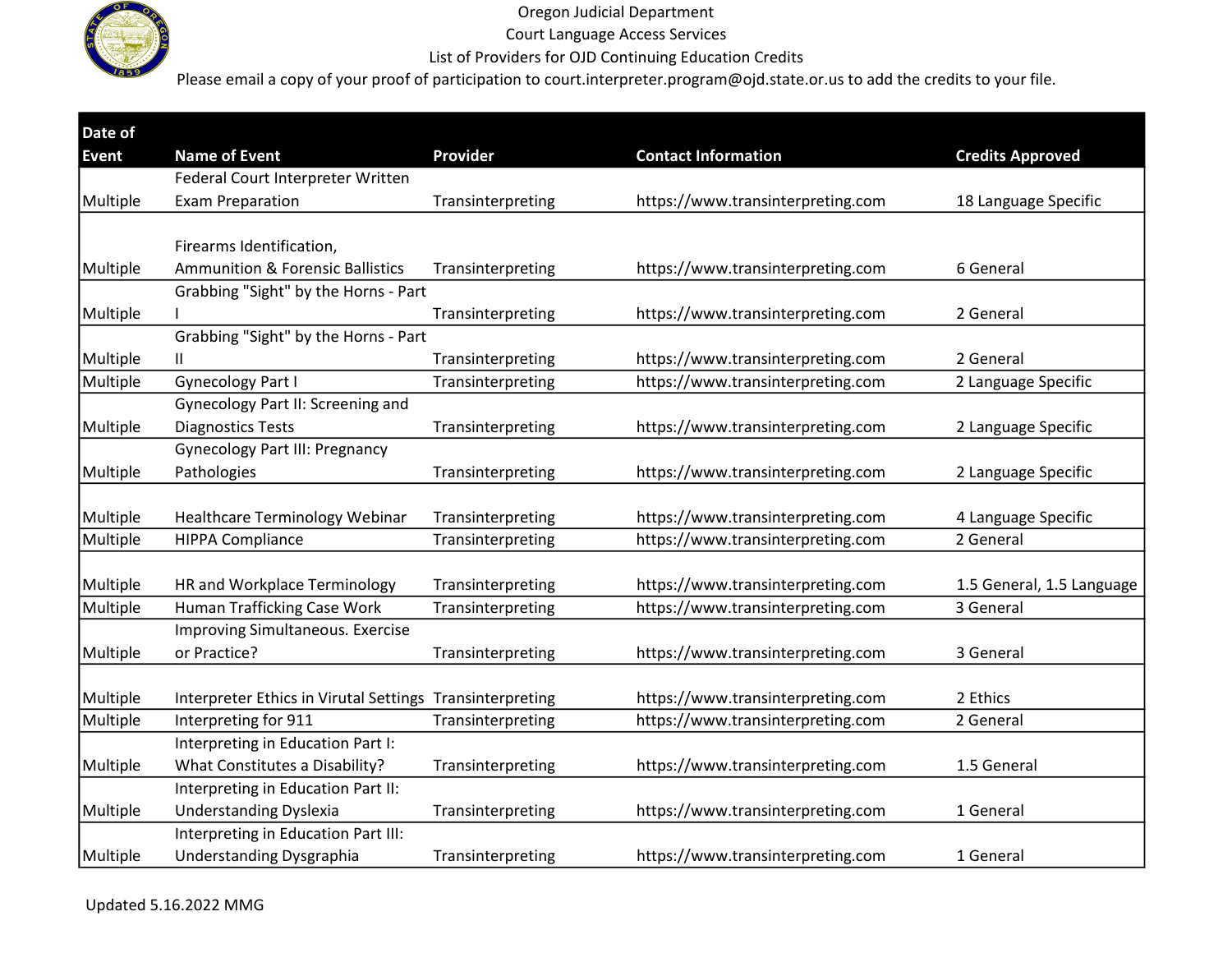

Court Language Access Services

List of Providers for OJD Continuing Education Credits

| Date of      |                                        |                   |                                   |                         |
|--------------|----------------------------------------|-------------------|-----------------------------------|-------------------------|
| <b>Event</b> | <b>Name of Event</b>                   | <b>Provider</b>   | <b>Contact Information</b>        | <b>Credits Approved</b> |
|              |                                        |                   |                                   |                         |
| Multiple     | Introduction to Forensic Linguistics   | Transinterpreting | https://www.transinterpreting.com | 3 Language Specific     |
|              |                                        |                   |                                   |                         |
| Multiple     | Jack of All Trades Master of Some      | Transinterpreting | https://www.transinterpreting.com | 6 General               |
|              | Jack of All Trades Master of Some      |                   |                                   |                         |
| Multiple     | (Spanish)                              | Transinterpreting | https://www.transinterpreting.com | 6 Language Specific     |
|              |                                        |                   |                                   |                         |
|              | Machinery, Tools, and Equipment        |                   |                                   | 1 General, 2 Language   |
| Multiple     | <b>Related to Work Accidents</b>       | Transinterpreting | https://www.transinterpreting.com | Specific                |
| Multiple     | Mastering Depositions - Part I         | Transinterpreting | https://www.transinterpreting.com | 2 General               |
| Multiple     | <b>Mastering Depositions - Part II</b> | Transinterpreting | https://www.transinterpreting.com | 2 General               |
|              |                                        |                   |                                   |                         |
| Multiple     | Med-Legal Orthopedic Terminology       | Transinterpreting | https://www.transinterpreting.com | 3 Language Specific     |
|              | Memory Retention and Note-taking       |                   |                                   |                         |
| Multiple     | Masterclass                            | Transinterpreting | https://www.transinterpreting.com | 18 General              |
| Multiple     | Mental Health Disorders Part I         | Transinterpreting | https://www.transinterpreting.com | 2 Language Specific     |
| Multiple     | Mental Health Disorders Part II        | Transinterpreting | https://www.transinterpreting.com | 2 Language Specific     |
|              |                                        |                   |                                   |                         |
| Multiple     | Navigating Latin American Slang        | Transinterpreting | https://www.transinterpreting.com | 2 Language Specific     |
|              |                                        |                   |                                   |                         |
| Multiple     | New Technologies for Interpreters      | Transinterpreting | https://www.transinterpreting.com | 2 General               |
| Multiple     | <b>Nutrition Consultation Webinar</b>  | Transinterpreting | https://www.transinterpreting.com | 3 General               |
|              | Paremiology in Legal and Medical       |                   |                                   |                         |
| Multiple     | Settings                               | Transinterpreting | https://www.transinterpreting.com | 3 Language Specific     |
|              | Proceedings & Terminology in           |                   |                                   |                         |
| Multiple     | Juvenile Court                         | Transinterpreting | https://www.transinterpreting.com | 3 General               |
|              | Proceedings & Terminology in           |                   |                                   |                         |
| Multiple     | Juvenile Court (Spanish)               | Transinterpreting | https://www.transinterpreting.com | 3 Language Specific     |
|              | Refining Simultaneous for Arabic       |                   |                                   |                         |
| Multiple     | Interpreters                           | Transinterpreting | https://www.transinterpreting.com | 2 Language Specific     |